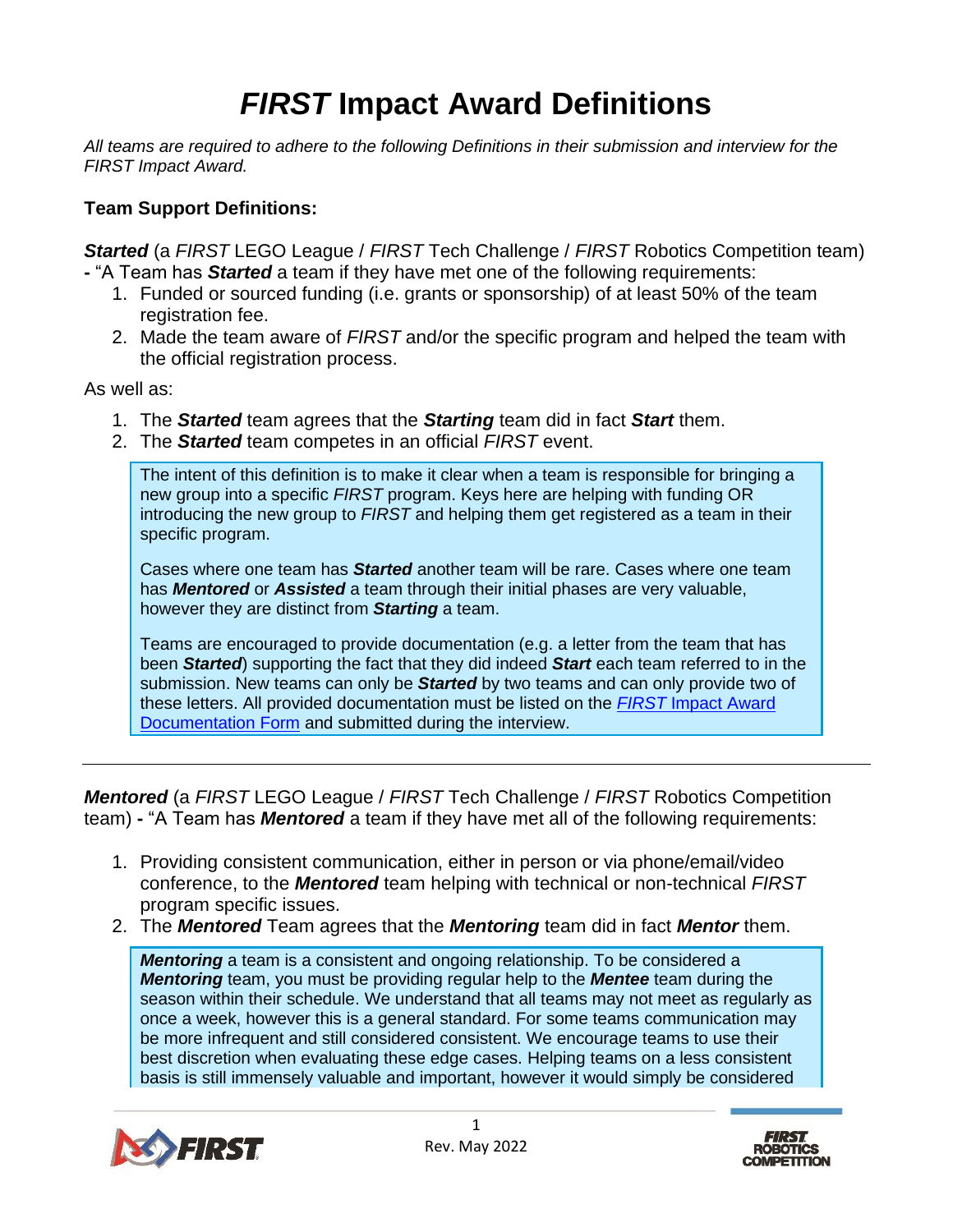## *Assisting* a team.

Teams are encouraged to provide documentation (e.g. a letter from the team that has been *Mentored*) supporting the fact that they did indeed *Mentor* each team referred to in the submission. All provided documentation must be listed on the *FIRST* [Impact](https://www.firstinspires.org/sites/default/files/uploads/resource_library/frc/game-and-season-info/awards/first-impact-award-documentation-form.pdf)  Award [Documentation Form](https://www.firstinspires.org/sites/default/files/uploads/resource_library/frc/game-and-season-info/awards/first-impact-award-documentation-form.pdf) and submitted during the interview.

Examples (but not limited to) of consistent communication for *Mentoring* a Team include:

- Team A regularly sends students to a nearby school to help their *FIRST* LEGO League team(s) with their robot design and project presentations.
- Team A sends an email to Team B asking for advice on future robot design. The two teams email back and forth over a period of time exchanging questions and answers.
- Team A meets Team B at a competition. Team B expresses concern their team is struggling to keep the team going and is looking for help. The two teams live far away from each other, but over the next year, they exchange many emails, they video chat a few times during the off-season and even meet in person.

Examples (but not limited to) of Not *Mentoring* A Team:

- Answering a single email question.
- Inviting a team to your shop so they may make parts on your machinery.
- Hosting a team in your build space during inclement weather when they are unable to access their own facilities.
- Giving a robot part to another team.
- Allowing a team to practice at your practice facility

*Assisted* (a *FIRST* LEGO League / *FIRST* Tech Challenge / *FIRST* Robotics Competition team) **-** "A Team has *Assisted* a team if they have met all of the following requirements:

- 1. Providing communication, either in person or via phone/email/video conference, to the *Assisted* team helping with technical or non-technical program specific issues. OR Providing funding and/or supplies to the *Assisted* team.
- 2. The *Assisted* Team agrees that the *Assisting* team did in fact *Assist* them.

*Assisting* a team is a form of *Mentorship*, however it does not require the long term or consistent communication that is a defining characteristic of *Mentorship*. It is expected that all FRC teams are constantly assisting their fellow *FIRST* teams, and it is not necessary to try and document or count all the instances of *Assisting* that your team has participated in.

Examples (but not limited to) of *Assisting* a Team:

- Answering a single email question.
- Inviting a Team to your shop so they may make parts on your machinery.
- Hosting a Team in your build space during inclement weather when they are unable to access their own facilities.
- **Giving a robot part to another Team.**
- Allowing a team to practice at your practice facility



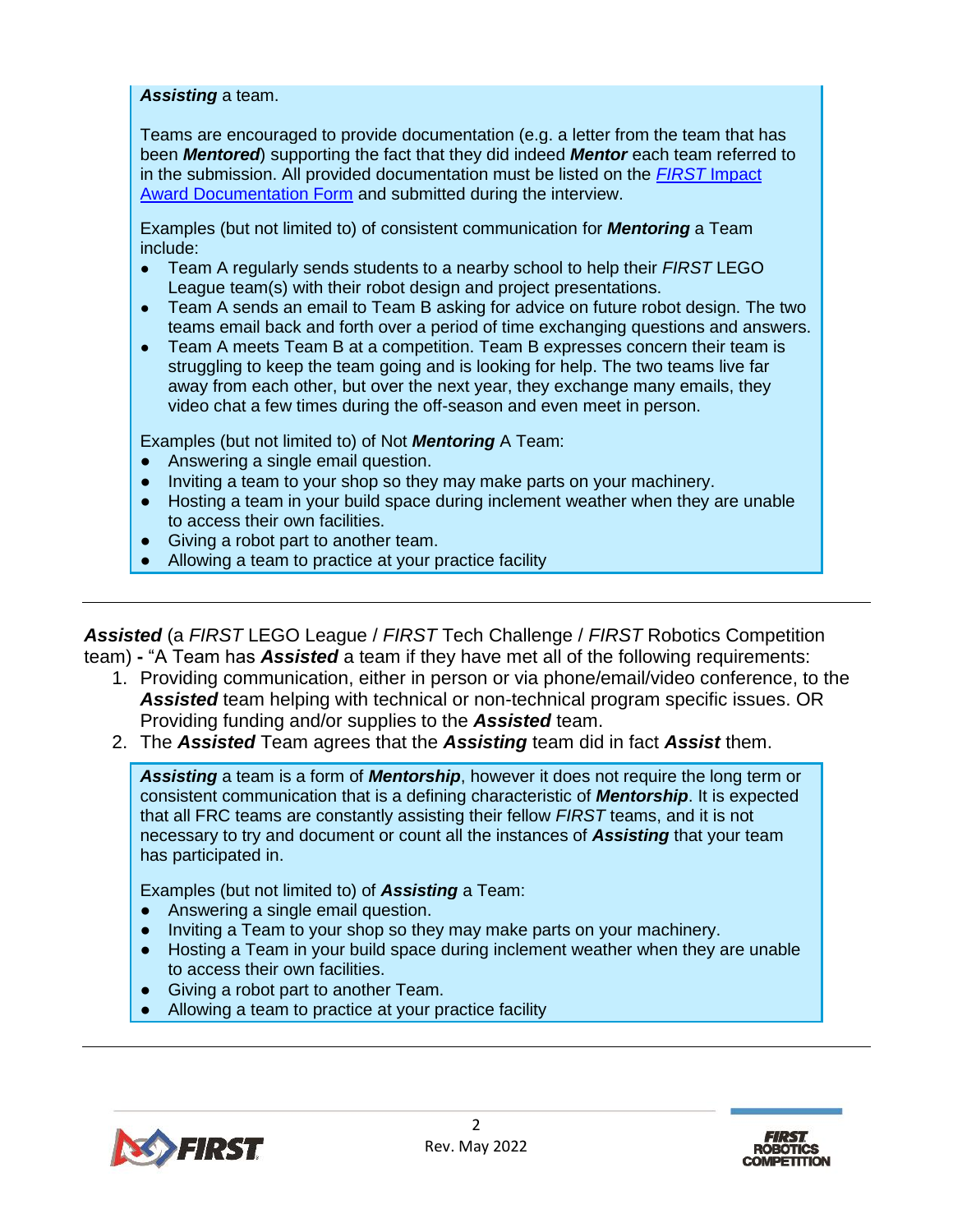*Provided Published Resources* to (a *FIRST* LEGO League / *FIRST* Tech Challenge / *FIRST* Robotics Competition team) – A Team has *Provided Published Resources* to a team if they have met all of the following requirements:

- 1. The team has created resources designed to aid teams with technical or non-technical *FIRST* program specific issues.
- 2. The resources have been published or presented publicly. (e.g. Presented at a conference, published on a team website, etc.)

Many *FIRST* Robotics Competition teams have created a wealth of resources that benefit numerous teams. This kind of assistance is enormously valuable to our community and is heavily encouraged. However, these acts do not meet the definition of *Mentoring* since they lack consistent communication involved in mentoring**.** In an effort to recognize and encourage these important efforts, the definition of *Provided Published Resources* was created.

Teams are encouraged to provide documentation (e.g. Letters from teams who have used the resources; screenshots of downloads/engagement/digital impression statistics; attendance numbers) supporting the overall reach of their *Published Resources***.**

If *Published* online, teams should provide a link to the resource. Links to team websites, sharing sites (e.g. YouTube), or collaborative sites between *FIRST* teams are all appropriate. All provided documentation and/or links must be listed on the *FIRST* Impact Award [Documentation](https://www.firstinspires.org/sites/default/files/uploads/resource_library/frc/game-and-season-info/awards/first-impact-award-documentation-form.pdf)  [Form](https://www.firstinspires.org/sites/default/files/uploads/resource_library/frc/game-and-season-info/awards/first-impact-award-documentation-form.pdf) and submitted during the interview.

Examples (but not limited to) of *Providing Published Resources*

- Team A creates and publishes a scouting database compiling statistical data from competitions, and the database is downloaded and used by other Teams
- Team A creates and gives a presentation on *FIRST* fundraising to an audience of 15 local *FIRST Robotics Competition* and *FIRST Tech Challenge* teams.
- Team A develops and publishes a mobile app that contains *FIRST* LEGO League tutorials, and the app is downloaded and used by *FIRST* LEGO League teams
- Team A creates and publishes *FIRST* Robotics Competition drivetrain video tutorials on YouTube, and videos are watched and used by FRC teams

## **Event Support Definitions:**

*Ran* (a *FIRST* LEGO League / *FIRST* Tech Challenge / *FIRST* Robotics Competition team) - A Team has *Run* an event if they have met all of the following requirements:

- 1. Team members are involved in the majority of the planning of the event.
- 2. Team members are involved in the majority of the on-site event execution or have arranged for and are supervising the volunteers to handle the majority of the on-site event execution.

*Running* an event essentially means that this event would not be possible without the efforts and actions of the given team. The team in question must be responsible for the majority of the work that goes into the event.



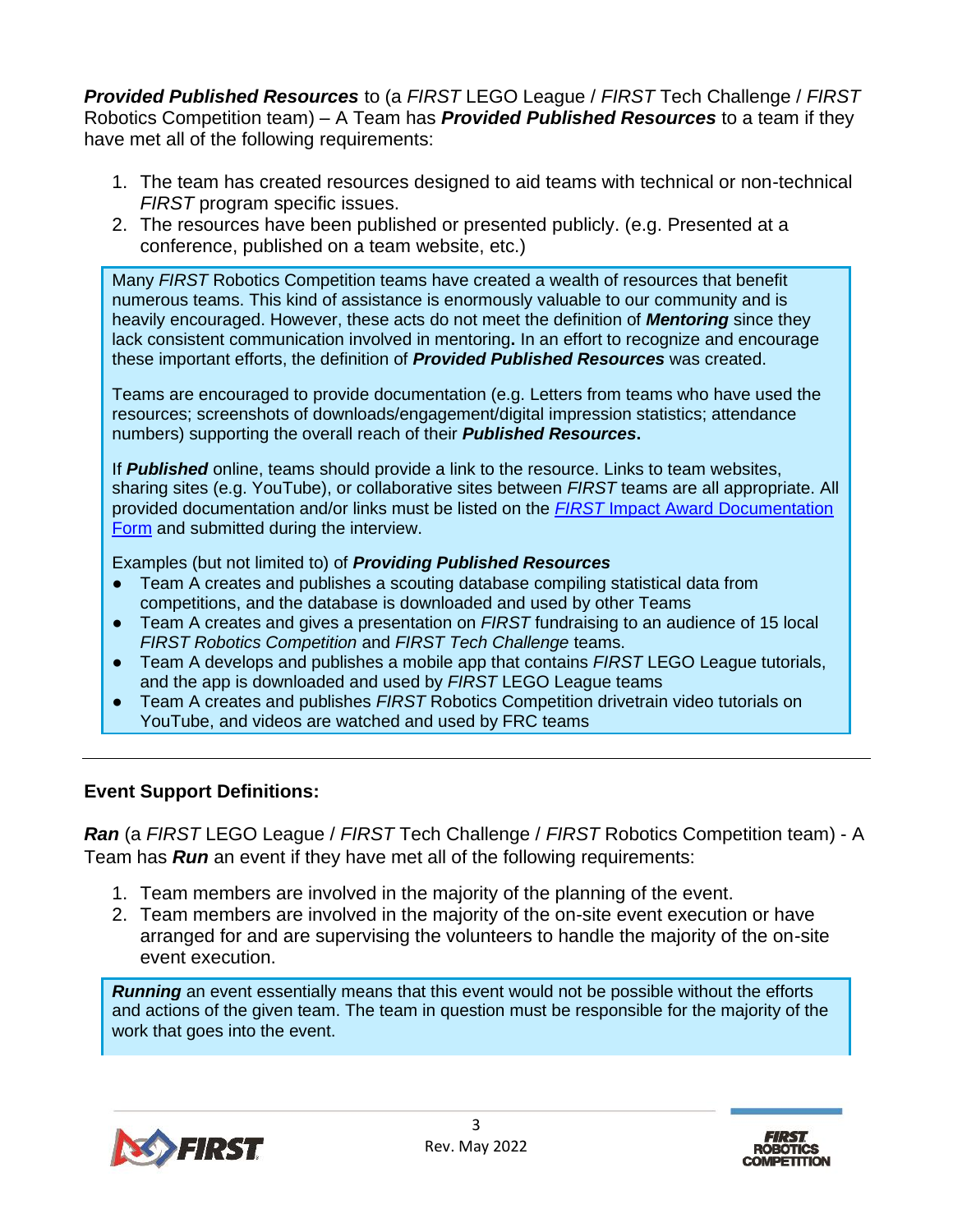Teams are encouraged to provide documentation (e.g. a letter from organizing body/Regional Director/Affiliate Partner that the event was *Run* for) supporting the fact that they did indeed *Run* the event. All provided documentation must be listed on the *FIRST* [Impact Award](https://www.firstinspires.org/sites/default/files/uploads/resource_library/frc/game-and-season-info/awards/first-impact-award-documentation-form.pdf) [Documentation Form](https://www.firstinspires.org/sites/default/files/uploads/resource_library/frc/game-and-season-info/awards/first-impact-award-documentation-form.pdf) and submitted during the interview.

Examples (but not limited to) of *Running* an event

● Team A acts as the majority of the planning committee for a *FIRST* LEGO League event, and team members recruit and train the event volunteers.

**Hosted** (a FIRST LEGO League / FIRST Tech Challenge / FIRST Robotics Competition team) - A Team has *Hosted* an event if they have met one of the following requirements:

- 1. The event takes place at a team facility
- 2. The event takes place at a facility arranged for by the team

**Hosting** an event occurs when a team opens one of their own facilities or arranges for a facility to allow for an event to occur. Often teams will *Run* and *Host* the same event, but these terms do not necessarily have to be linked.

*Supported* (*FIRST* LEGO League / *FIRST* Tech Challenge / *FIRST* Robotics Competition team) - A Team has *Supported* an event if they have met any of the following requirements:

- 1. Multiple team members are involved in some part of the planning of the event.
- 2. Multiple team members are involved in the on-site or online event execution for the entirety of the event (i.e. Team members have volunteered for the entirety event)

Teams *Support* events by helping with the planning or execution of the event. This is less encompassing than *Running* an event.

Examples (but not limited to) of *Supporting* an event

- Having multiple team members volunteer at the entirety of an event
- Having a few mentors serve on a large planning committee for a *FIRST* Robotics Competition district event

Examples (but not limited to) that do **not** qualify as *Supporting* an event

- Having 1 team member volunteer at an event
- Helping tear down the field at the end of an event
- Having 1 mentor serve on a large planning committee for a *FIRST* Robotics Competition district event

*Reached* - A team has *Reached* someone if someone has interacted or observed the team in some capacity whether it be digitally or in person, regarding the *Reaching* team's program(s).

*Reach* is the all-encompassing number of people who became aware of your team via a stated medium/event. *Reach* requires tangible interaction or observation of the team, not merely seeing the team in the background of a show or public exhibit.



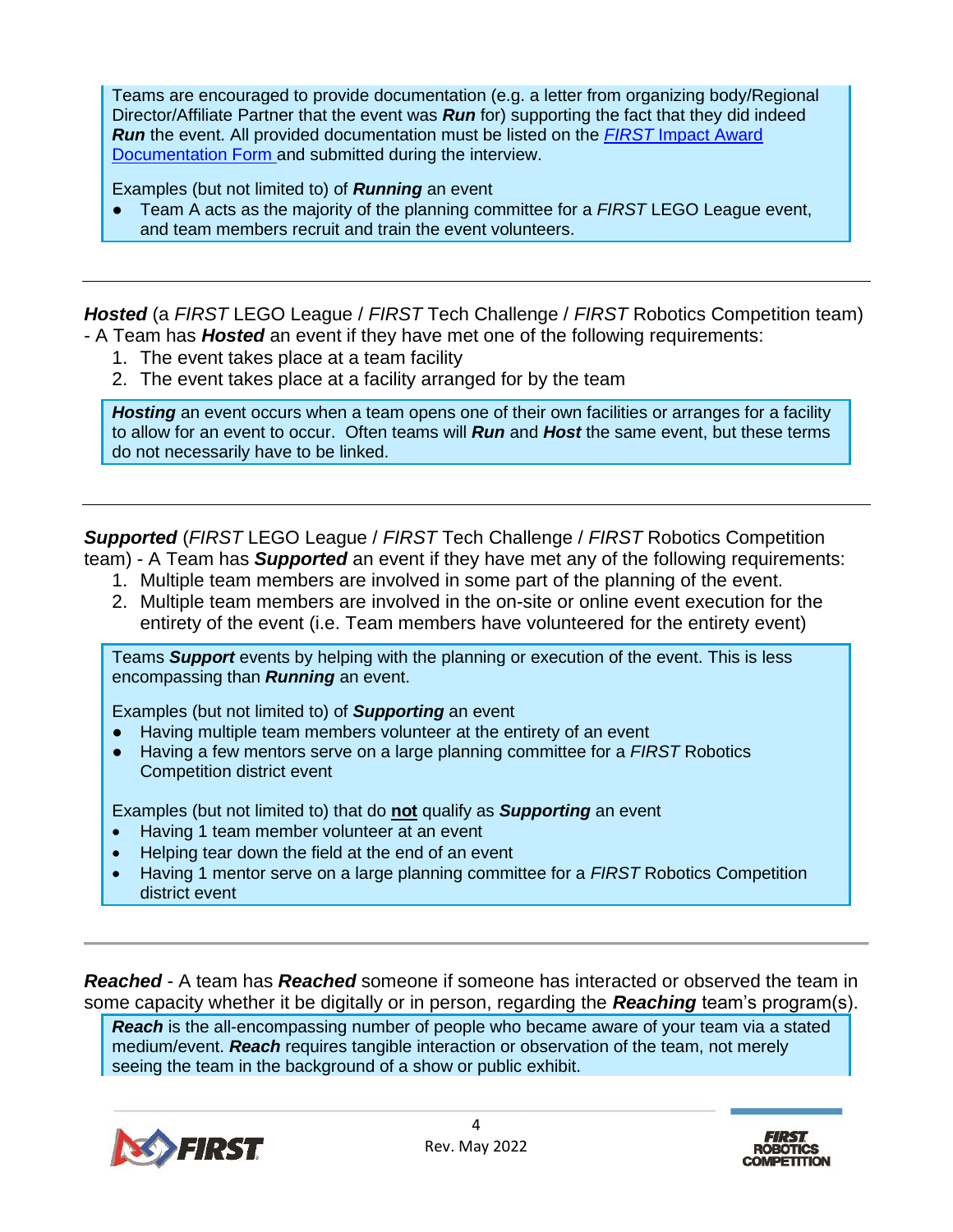Examples (but not limited to) of *Reaching***:**

- 6,000,000 people watch a TV show that features a team's robots. This team has *Reached*. 6,000,000 people.
- 1,000,000 people attend an event where the team has an exhibit. However, only 500 of those people see the team's actual exhibit. This team has *Reached* 500 people.
- 30,000 people attend a football game, where the team performs with their robots during the halftime show. This team has *Reached* 30,000 people.
- 700 people follow a team on Instagram. This team *Reached* people 700 people.

Examples (but not limited to) of **not** *Reaching***:**

- 6,000,000 people watch a TV show in which the team's robots are used as background props. Since the robots nor the team have been featured, this team has not *Reached* the audience.
- 30,000 people attend a football game, where the team's name is shown on the big screen at the stadium. This is not a tangible interaction or observation of the team; thus, this team has not *Reached* the audience.

The goal with using *Reach* in submissions is to accurately convey the number of people who have become aware of your team. However, it is very difficult to provide exact numbers when it comes to the numerous public demos team participate in every year. That being said, it is important that teams do not embellish or exaggerate these numbers, as doing so would paint a misleading picture of the team's accomplishments. When in doubt, teams should try and estimate on the low end.

Teams are encouraged to provide documentation that shows the basis of their estimates of *Reach*. (e.g. Letters from event organizers stating event attendance and specific area attendance) Documented evidence and breakdowns of *Reach* numbers are far more compelling than simply stating the team's estimated *Reach*. All provided documentation must be listed on the *FIRST* Impact Award [Documentation Form](https://www.firstinspires.org/sites/default/files/uploads/resource_library/frc/game-and-season-info/awards/first-impact-award-documentation-form.pdf) and submitted during the interview.

*Advocated* - A team has engaged in *Advocacy* if they meet any of the following criteria

- 1. Met with government officials, community leaders, school administration, or business leaders (or their staff) to discuss and engage with and promote public policy changes towards the promotion of STEM/*FIRST*.
- 2. Developed relationships with government officials, community leaders, school administration, or business leaders (or their staff) to promote public policy changes towards the promotion of STEM/*FIRST*.
- 3. Served as a resource for government officials, community leaders, school administration, or business leaders (or their staff) as they create public policy changes towards the promotion of STEM/*FIRST*.

Examples (but not limited to) of engaging in *Advocacy* are:

- Attending an advocacy day where teams from the area met with local officials on afterschool STEM engagement programs
- Working with leaders to craft a bill or resolution that was introduced